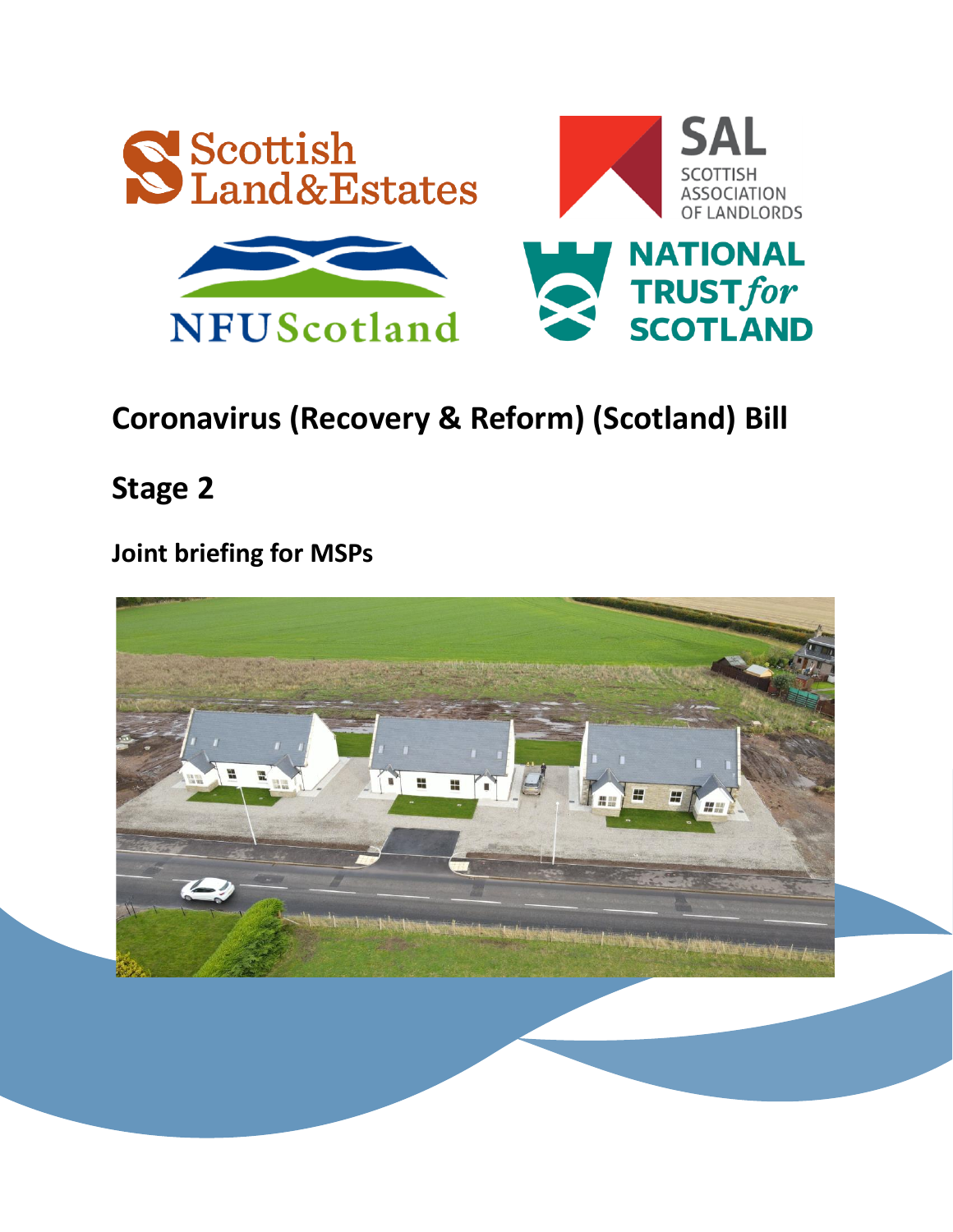#### **About Scottish Land & Estates**

At Scottish Land & Estates (SLE) we want to see a prosperous and sustainable future for rural Scotland, delivering benefits for all. We are a membership organisation for landowners, rural businesses, and rural professionals. We support our members in their delivery of a wide range of benefits for society, the economy and the environment, such as homes throughout rural Scotland. We represent the interests of our members and wider rural Scotland to the UK and Scottish Governments to help ensure that policy and legislation reflects the unique requirements of rural Scotland and its communities.

Contact: Simon Ritchie (Press & Public Affairs Manager) – [simon.ritchie@scottishlandandestates.co.uk](mailto:simon.ritchie@scottishlandandestates.co.uk)

### **About the Scottish Association of Landlords**

The Scottish Association of Landlords (SAL) is the largest and only dedicated national organisation that represents landlords and letting agents throughout Scotland. We support and represent our members' interests through providing resources and assistance as well as delivering lobbying and campaigning work.

Contact: Caroline Elgar (Policy Manager) - [caroline@scottishlandlords.com](mailto:caroline@scottishlandlords.com)

### **About NFU Scotland**

NFU Scotland (NFUS) is a membership organisation that represents more than 8,500 farmers, growers and crofters. We work to promote and protect the interests of Scottish agriculture by engaging in all aspects of rural policy that impacts on them. Our members are the backbone of rural Scotland, as food producers and as operators of dynamic rural businesses, but also as key providers of private rented accommodation and tied housing.

Contact: Gemma Cooper (Head of Policy Team) - [gemma.cooper@nfus.org.uk](mailto:gemma.cooper@nfus.org.uk)

### **About the National Trust for Scotland**

The National Trust for Scotland is Scotland's national charity for conserving our historic and natural heritage. Our staff, members and volunteers support the conservation of over a hundred sites, including some of Scotland's finest landscapes, historic buildings, and collections. Providing residential and holiday accommodation is part of our operations, helping ensure buildings are kept in use, providing income for our charity, and supporting communities, particularly in rural areas.

Contact: Diarmid Hearns (Head of Public Policy) - [dhearns@nts.org.uk](mailto:dhearns@nts.org.uk)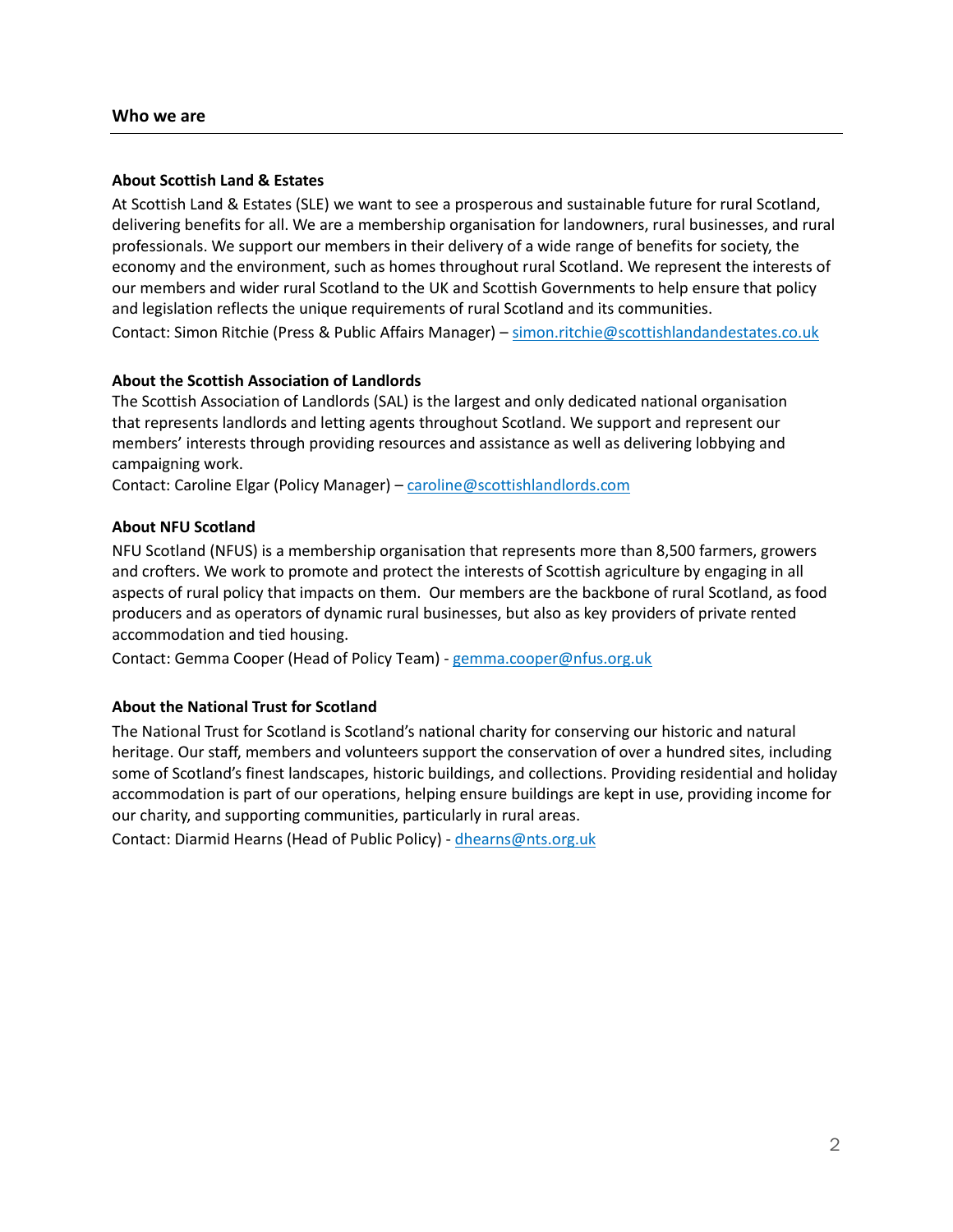### **Summary**

This is a **joint briefing** from Scottish Land & Estates, the Scottish Association of Landlords, the National Trust for Scotland, and the National Farmers Union, Scotland.

Together, we seek to offer MSPs our views on the amendments laid at Stage 2 of the Coronavirus (Recovery & Reform) Bill. We are limiting our comments to **amendments relating to Part 4 of the Bill which deals with the private rented sector**.

We shared major concerns about the Bill as introduced at Stage 1. We believe that the provisions in Part 4, as things stand, will have negative effects on both tenants and landlords alike (see background, below). **We now therefore ask MSPs to consider a number of amendments to the Bill.** We have done so in the order of the Marshalled List of amendments for convenience to MSPs.

### **Background**

The Scottish Government's Coronavirus (Recovery and Reform) (Scotland) Bill, as introduced at Stage 1, contains measures designed to aid public health following the Covid-19 pandemic. Part 4 of the Bill relates to grounds for eviction, and seeks to make permanent the changes that were brought in during the Covid-19 pandemic. These changes made all grounds for eviction discretionary, effectively meaning that there are protracted delays in the process of eviction for even the most reasonable cases, and at the end of proceedings, no guarantee of vacant possession for the property owner. Part 4 also introduces measures in relation to pre-action protocols in respect of evictions relating to rent arrears. The bodies signed up to this briefing are not seeking to amend sections relating to these measures which enshrine good practice in statute. However, we strongly believe that the pre-action protocols should sit alongside the retention of the mandatory rent arrears grounds for eviction.

Our organisations are collectively concerned about the impact of these proposals in terms of supply of homes and the impact on property rights and asset value. We know these measures will cause many landlords to withdraw from an already-shrinking private rented sector, and discourage new landlords from entering the sector. The private rented sector accounts for a significant tranche of Scotland's housing mix, so this will lead to a huge shortfall in homes for rent, particularly in rural areas. We know that many MSPs from several parties share our concerns. Our Stage 2 briefing, like our Stage 1 briefing, is based on legal advice received by SLE; research carried out by SAL, SLE and independent organisations, and feedback from property valuers . The private rented sector is already facing ever increasing legislation; the *New Deal for Tenants* consultation document acknowledges that Scotland already has some of the strongest [housing] rights in the world"<sup>1</sup>. Landlords who do not leave the sector will be forced to review letting policies to reduce risk, such as introducing more stringent checks on tenants for fear of non-payment,

<sup>1</sup> [https://www.gov.scot/binaries/content/documents/govscot/publications/consultation](https://www.gov.scot/binaries/content/documents/govscot/publications/consultation-paper/2021/12/new-deal-tenants-draft-strategy-consultation-paper/documents/new-deal-tenants-draft-strategy-consultation-paper/new-deal-tenants-draft-strategy-consultation-paper/govscot%3Adocument/new-deal-tenants-draft-strategy-consultation-paper.pdf)[paper/2021/12/new-deal-tenants-draft-strategy-consultation-paper/documents/new-deal-tenants-draft](https://www.gov.scot/binaries/content/documents/govscot/publications/consultation-paper/2021/12/new-deal-tenants-draft-strategy-consultation-paper/documents/new-deal-tenants-draft-strategy-consultation-paper/new-deal-tenants-draft-strategy-consultation-paper/govscot%3Adocument/new-deal-tenants-draft-strategy-consultation-paper.pdf)[strategy-consultation-paper/new-deal-tenants-draft-strategy-consultation-paper/govscot%3Adocument/new](https://www.gov.scot/binaries/content/documents/govscot/publications/consultation-paper/2021/12/new-deal-tenants-draft-strategy-consultation-paper/documents/new-deal-tenants-draft-strategy-consultation-paper/new-deal-tenants-draft-strategy-consultation-paper/govscot%3Adocument/new-deal-tenants-draft-strategy-consultation-paper.pdf)[deal-tenants-draft-strategy-consultation-paper.pdf](https://www.gov.scot/binaries/content/documents/govscot/publications/consultation-paper/2021/12/new-deal-tenants-draft-strategy-consultation-paper/documents/new-deal-tenants-draft-strategy-consultation-paper/new-deal-tenants-draft-strategy-consultation-paper/govscot%3Adocument/new-deal-tenants-draft-strategy-consultation-paper.pdf) (pages 11 and 12)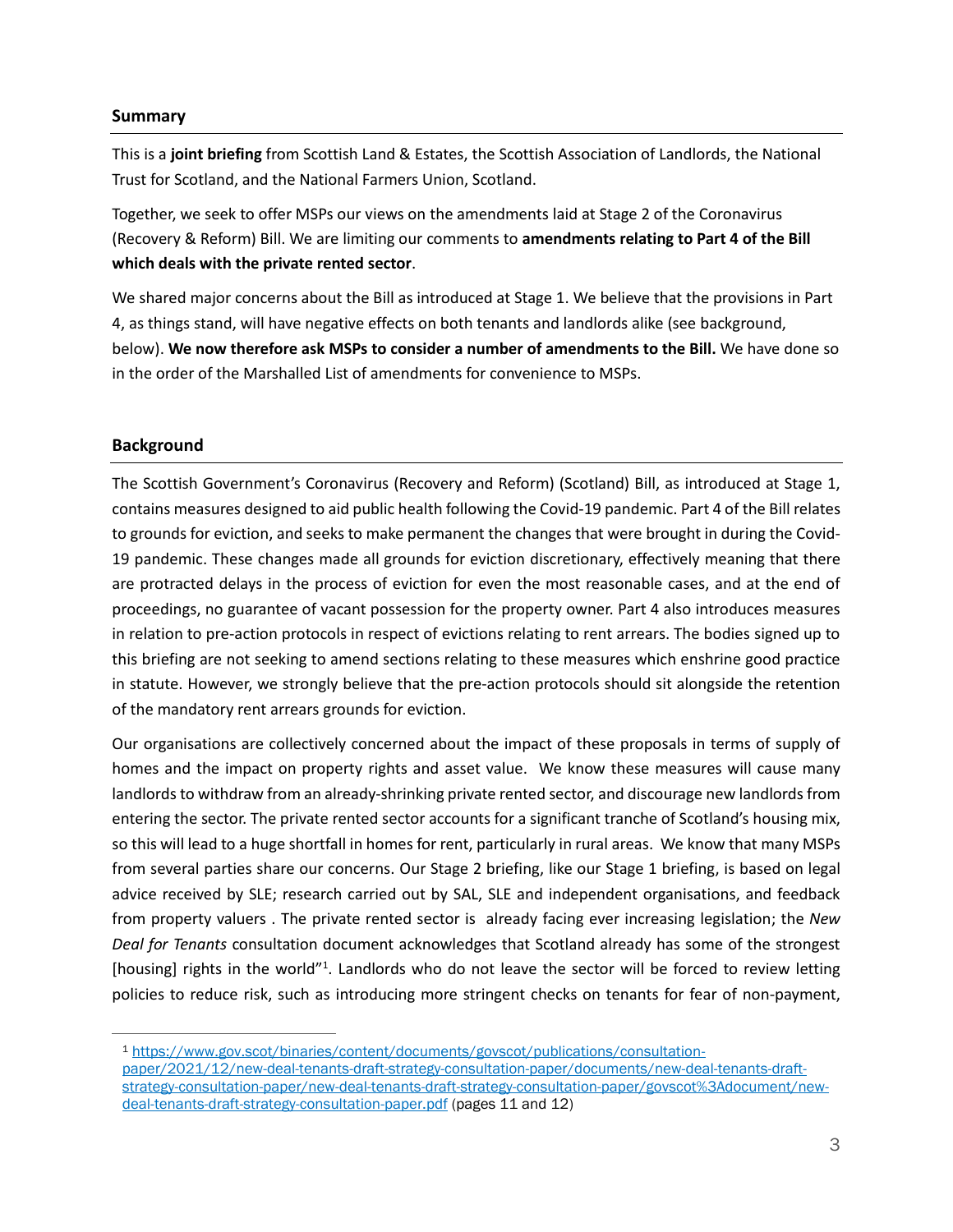making it harder for young people or those on lower income to find suitable rented accommodation. Current landlords may also consider alternative uses such as holiday lets, again impacting on the supply of much needed affordable rented housing. Again, the impact on rural areas will be disproportionate.

Landlords will also be affected in terms of the capital asset of their properties which may have a knockon impact in terms of mortgages or other borrowing, putting some owners in breach of covenants relating to Loan to Value agreements. The reduction in value of a property which cannot be sold with vacant possession does not seem to have been taken into consideration during the development of these proposals; no consultation appears to have been carried out with lenders.

According to research by SAL, in the next 10 years 34% of respondents to a recent survey of landlord members<sup>2</sup> planned to reduce the size of their PRS portfolio and just 19% planned to increase the number of PRS properties they own. The remainder are either unsure about their plans or intend to keep their portfolio at the same size. Members planning to reduce their portfolio size were asked the reasons why this was their intention. A clear majority cited increasing regulation in the sector (63% of those planning a reduction in property numbers) and perceived hostility towards landlords from government/politicians (60%) as factors in their plans.

Fundamentally we will lose much needed homes across Scotland. Part 4 of this Bill should concern everyone with an interest in the private rented sector – landlords and tenants alike. We believe it should be amended.

### **Section 33 – Private residential tenancies: discretionary eviction grounds**

**Amendments 70,71, 72, 73, 74, 75, 77, and 78** would remove the current provisions within the Bill making grounds for eviction discretionary (on a permanent basis). These include evicting a tenant because the landlord intends to sell the property, intends to refurbish the property, intends to live in the property, or plans to use the property for a non-residential purpose – we believe all of these grounds for eviction are legitimate, and should be mandatory.

Without amendment, the provisions within the Bill could affect the ability of a landlord to meet enhanced Energy Performance Certificate requirements through refurbishment, or for NTS and others to meet their charitable obligations to conserve and look after property which at times cannot be done with the tenant in situ. Removal of the mandatory ground when the landlord intends to sell is of particular concern to SAL as it could prevent the sale of an investment property required to fund the owner's retirement leading to financial hardship..

**We strongly support these amendments in the name of Edward Mountain. In particular, we would urge MSPs to vote for amendments 70 (landlord intends to sell), amendment 72 (landlord intends to refurbish) and amendment 73 (landlord intends to live in property).** 

<sup>2</sup> Survey of SAL members in February 2022; 635 responses representing 4,214 properties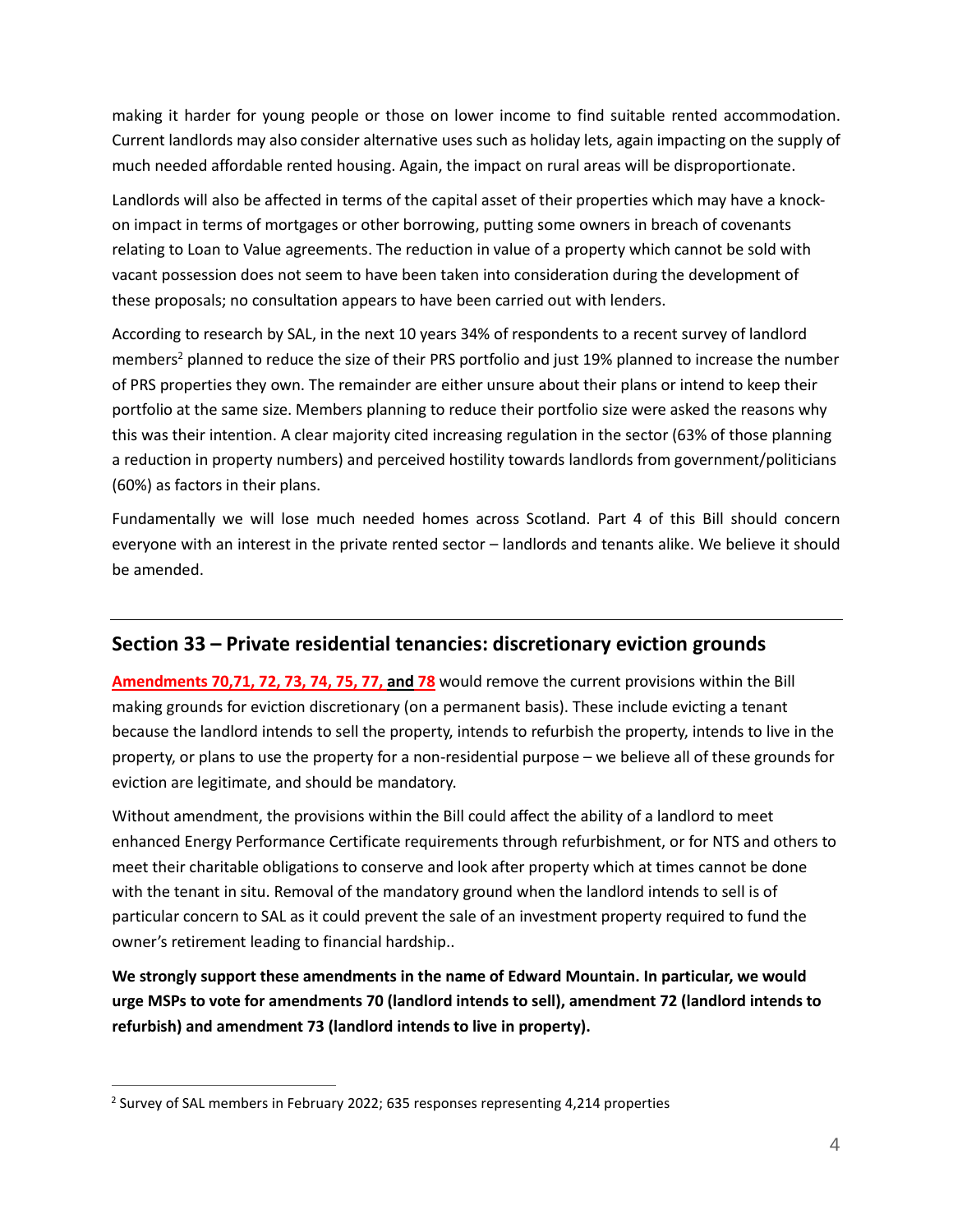**Amendment 76** would allow a landlord to end a tenancy where the landlord is an employer and where he or she wishes to install an employee in the property. This is especially important in rural Scotland, with farm properties being a particularly strong example. Both NFUS and SLE continue to campaign for the reinstatement of this ground as its removal has led to properties being left empty to ensure that they are available for future employees. Other examples may include a need to employ someone as a caretaker for a historical property, for seasonal or year-round work.

The importance of the provision of housing to attract employees is well documented and is key to economic growth, especially in rural Scotland.

### **We therefore strongly support amendment 76 in the name of Edward Mountain. As a second choice, we would also support later amendment 147 in the name of Murdo Fraser, which is similar but has a tighter scope on the range of employment for tenants.**

Amendment 79 deals with rent arrears. We also believe that rent arrears should remain a mandatory eviction ground, both for the tenant (it is not in a tenant's interests to build up significant debts) and for the landlord (losing income). We are in favour of pre-action protocols, designed to help the tenant to pay for their housing or arrange a plan with their landlord, and to help the landlord recover their payment. The protocol should be exhausted well before moves to evict occur. But once the protocol is exhausted, an absolute right to evict must be available.

### **We strongly support amendment 79 in the name of Edward Mountain.**

### **Amendments 80 and 81**

These amendments in turn would leave criminal (80), and antisocial (81), behaviour mandatory grounds for eviction, which seems sensible to us as it protects landlords and others in the community from negative behaviour caused by tenants. While no landlord would hope to ever have to use these mandatory grounds, and would hope that their existence is enough of a deterrent, it is important they exist as a guaranteed but last resort.

### **We strongly support amendments 80 and 81 in the name of Edward Mountain.**

### **Amendment 82**

Amendment 82 strikes out Section 33 of the Bill in its entirety. The organisations who are party to this briefing continue to believe that these proposals should not be included within the Bill and should be considered as part of the forthcoming changes to the PRS.

### **We strongly support amendment 82 in the name of Edward Mountain.**

### **Amendment 146**

Amendment 146 is similar to amendment 76 in its effect; allowing a landlord to evict a sitting tenant to install a tenant who is an employee. A certain burden of evidence is also required that this is indeed the reason for eviction. The reasons for our support mirror those given in relation to amendment 76.

### **We therefore support amendment 146 in the name of Edward Mountain.**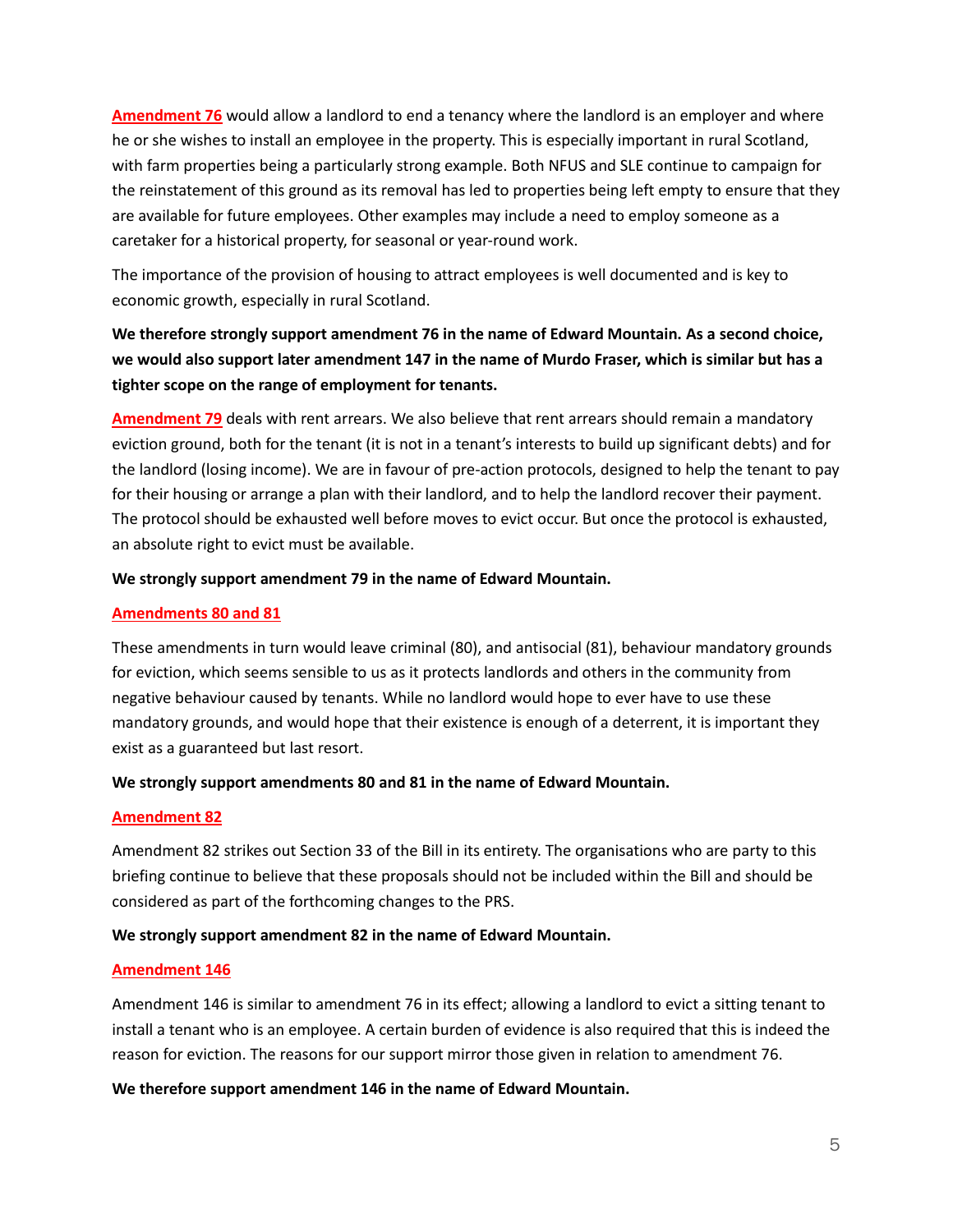### **Section 34 – Assured tenancies: discretionary eviction grounds**

### **Amendment 147**

Murdo Fraser's amendment 147 has the same effect as amendment 146 in the name of Edward Mountain, only the types of profession allowed for a new tenant in Mr Fraser's amendment 147 are limited to agricultural work, forestry work, or rural land-based. In the views of those signed up to this joint briefing this is too prescriptive and could preclude some occupations by definition, such as historic property caretakers, which may be rural but are not necessarily rural land-based. NFUS and SLE welcome the recognition of the specific challenges faced by farming, forestry and land-based employers and the need to ensure housing is available for incoming workers.

### **We therefore support amendment 147 in the name of Murdo Fraser as a second choice to amendment 146.**

### **Amendment 84**

This amendment removes all changes to the Housing (Scotland) Act 1988 which sets out the grounds for eviction in assured tenancies (i.e. those pre-existing Private Residential Tenancies from 2017 onwards).

### **We strongly support amendment 84. Failing this we support the following individual amendments:**

**Amendment 85 –** (Ground 1) landlord intends to live in property **– strongly support**

**Amendment 86 –** (Ground 2) lender wishes to sell the property – **strongly support**

**Amendment 87 –** (Ground 3) short tenancy duration expires without renewal **– support**

**Amendment 88 –** (Ground 4) similar to Ground 3 but for slightly longer tenancies - **support**

**Amendment 89 –** (Ground 5) house need for religious or missionary occupation – **support**

**Amendment 90 –** (Ground 6) demolition or major refurbishment – **strongly support**

**Amendment 91 –** (Ground 7) death of a tenant – **support**

**Amendment 92 –** (Ground 8) three months' rent arrears at time of hearing – **strongly support**

### **Amendment 93**

Amendment 93 deletes the whole of Section 34 of the Bill. Given our support for all of the preceding amendments 147 and 84-92 –

**We strongly support amendment 93 in the name of Edward Mountain.**

### **Section 35 – Assured tenancies: discretionary eviction grounds**

### **Amendment 94**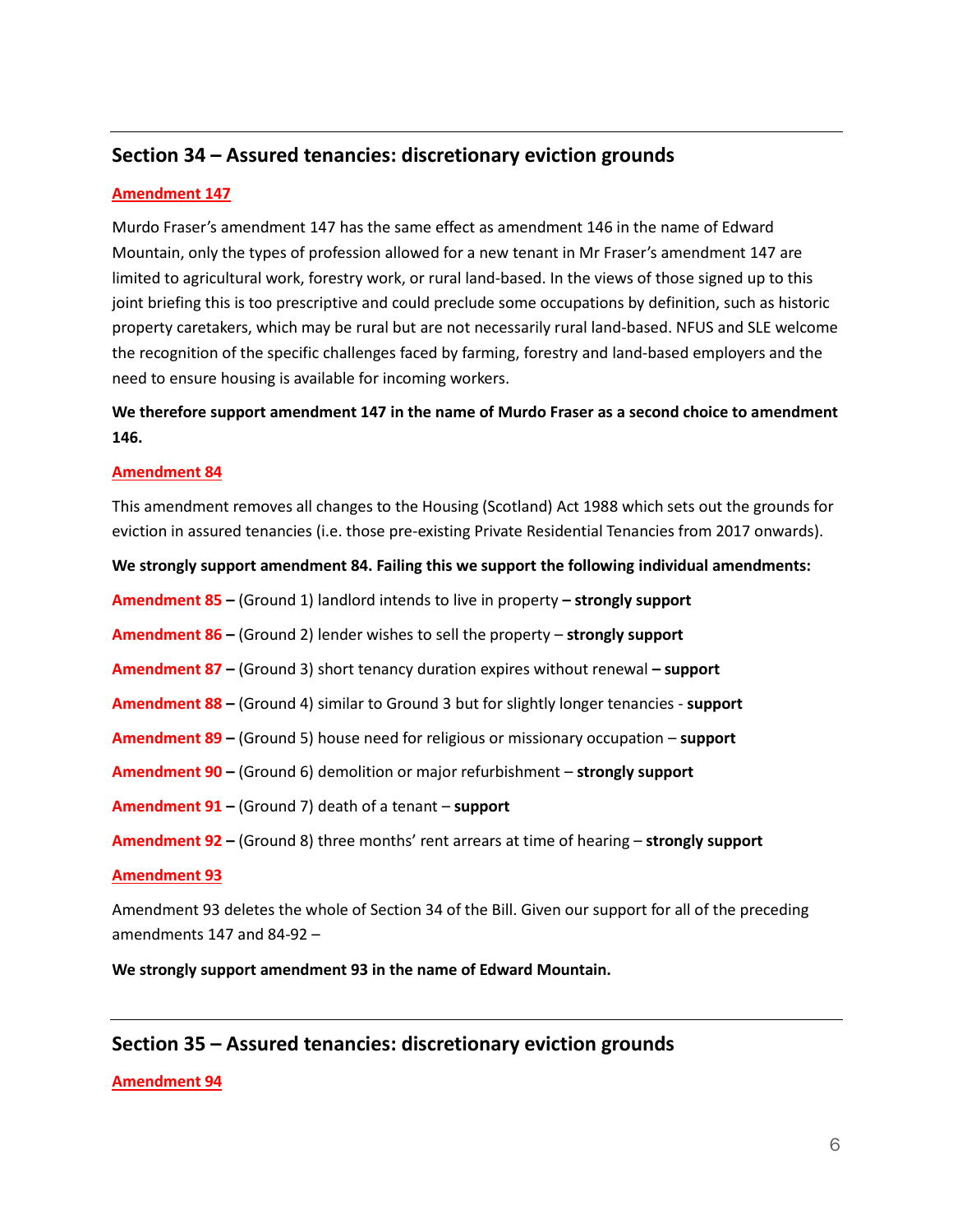Amendment 94 eliminates all the subsection provisions which would alter the Rent (Scotland) Act 1984. It is our understanding that due to the way the Bill is drafted, the committee cannot have an individual vote to retain each mandatory ground. Instead, what is required is to consider the provisions "back to front" i.e. the structure of the 1984 Act is retained and the amendments move on what grounds becomes discretionary instead. In practice, that would mean moving an amendment but voting against it to retain it as a mandatory ground. This would happen in the event that amendment 94 is supported. If it is not, we understand that the rest of the amendments 95-105 would fall.

We would prefer to back amendment 106 before this one. However –

**We strongly support amendment 94 in the name of Edward Mountain. Failing that we would wish to see the following amendments dealt with as such:**

**Amendment 95 –** (Case 11) landlord wishes to occupy the property **– strongly support**

**Amendment 96 –** (Case 12) landlord occupation upon retirement **– strongly support**

**Amendment 97 –** (Case 13) short tenancy duration expires without renewal **– support**

**Amendment 98 –** (Case 14) similar to case 13 but slightly longer tenancy duration **– support**

**Amendment 99 –** (Case 15) similar to case 13 **– support**

**Amendment 100 –** (Case 16) reoccupation for religious worker **– support**

**Amendment 101 –** (Case 17) reoccupation for agricultural tenant **–strongly support**

**Amendment 102 –** (Case 18) similar to case 17 **–strongly support**

**Amendment 103 –** (Case 19) reoccupation upon death of agricultural tenant from widow or other person not directly employed in the same agricultural business **– strongly support**

**Amendment 104 –** (Case 20) house has been adapted for someone with special needs and adaptions are no longer required and landlord wishes to occupy **– strongly support**

**Amendment 105 –** (Case 21) the owner is or was a member of the armed forces and wishes to occupy **– support**

### **Amendment 106**

This amendment entirely removes all of the provisions of the Bill under Section 35, which modifies the Rent (Scotland) Act 1984. For the reasons we supported keeping each of the grounds in the 1984 mandatory –

**We strongly support amendment 106 in the name of Edward Mountain.**

**Section 36 – Private Residential Tenancies: pre-action protocol**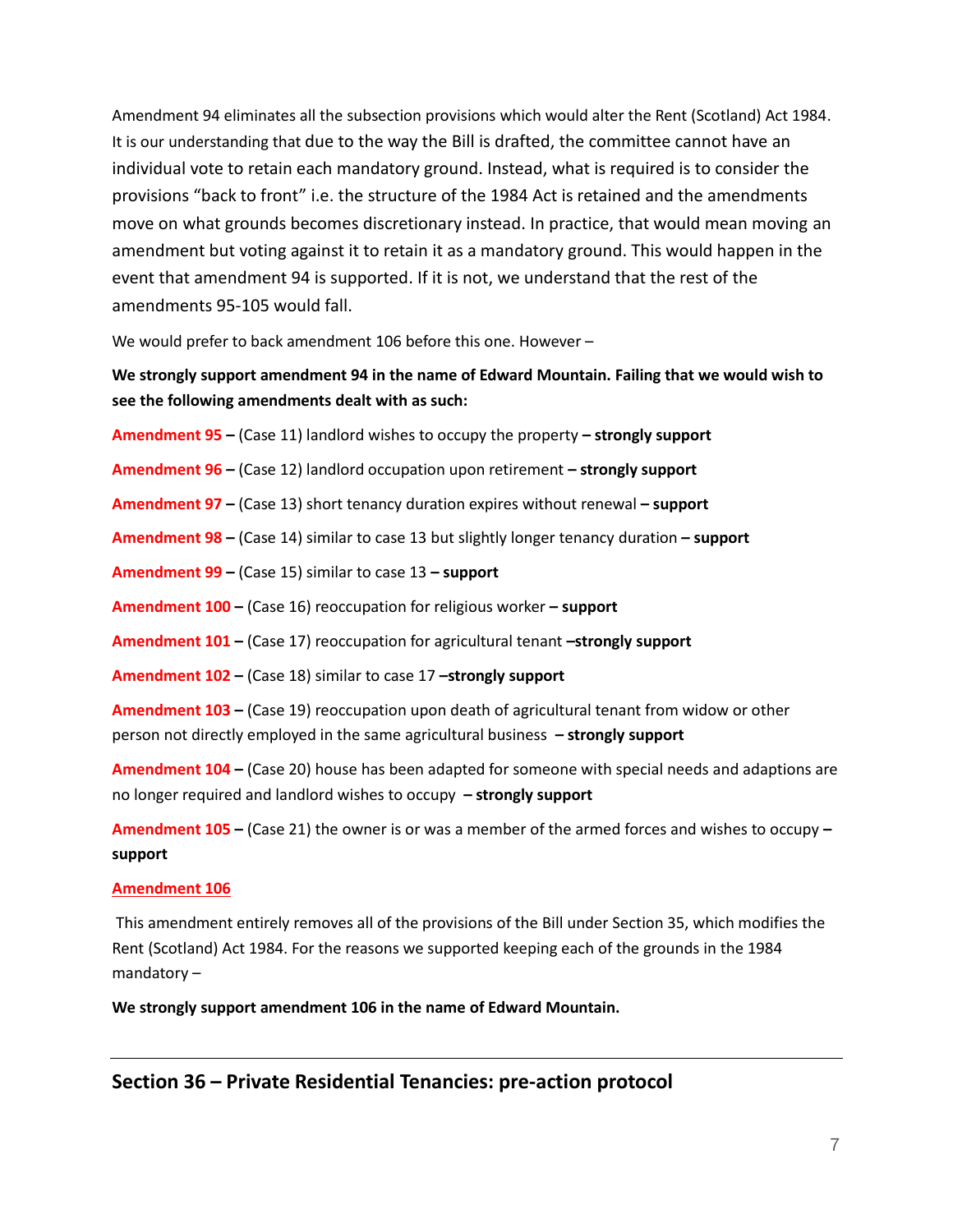### **Amendment 107**

It is our position, based on experience, that no reasonable landlord wants to evict a tenant without good reason. Eviction is a last resort. Eviction means a tenant loses their home, and a landlord loses their income for an indeterminate period. We believe that responsible landlords and responsible tenants should engage in multiform types of mediation and compromise long before an eviction order is sought.

We are therefore supportive of the pre-action protocol measures in this Bill. However, this pre eviction action should be tied to the retention of the mandatory rent arrears grounds for eviction as per Mr Mountain's earlier amendments and refer MSPs to our comments on these. We **therefore do not support amendment 107** which seeks to eliminate the pre-action protocol obligations on landlords in Private Residential Tenancies, but fully appreciate the policy rationale behind them.

### **Section 37 – Assured tenancies: pre-action protocol**

### **Amendment 108**

As with amendment 107, **we do not support amendment 108**, which removes a duty of landlords to engage in a pre-action protocol before evicting a tenant in pre-2017 tenancies. Again we believe that retaining a mandatory ground for eviction – rent arrears – would be a preferable compromise to this amendment.

#### **Amendment 64 and 65**

Amendments 64 and 65 ensure the existing arrangements (as provided in the 2020 Acts) will continue to apply to existing eviction proceedings, while the new arrangements (as provided for in the Bill) will apply to prospective eviction proceedings. This avoids a hypothetical situation previously warned about by the Scottish Association of Landlords that an appeal to the tribunal could be made now based on a certain ground for eviction, then after months of waiting, the case is heard by tribunal but the ground no longer exists. Eviction proceedings being taken as meaning the eviction notice and the Tribunal proceedings which flow from that notice. The Scottish Government assumes the date on which the eviction proceedings were raised, as the date on which the initial eviction notice was served on the tenant.

#### **We therefore strongly support amendments 64 and 65 in the name of John Swinney.**

We would like to see a further amendment to retain rent arrears ground 8 from the 1988 Act. This will avoid a scenario where a landlord serves notice on this ground without realising that it has been withdrawn (which would result in an eviction application being rejected at tribunal stage). Other provisions in this Bill, if approved by Parliament, would mean that ground 8 would become a discretionary ground rather than a mandatory one.

#### **Amendment 66**

Amendment 66 proposes an immediate rent freeze in the private rented sector. We believe that there is no policy rationale for a rent freeze. We believe that this is beyond the scope of this Bill and if it is to be